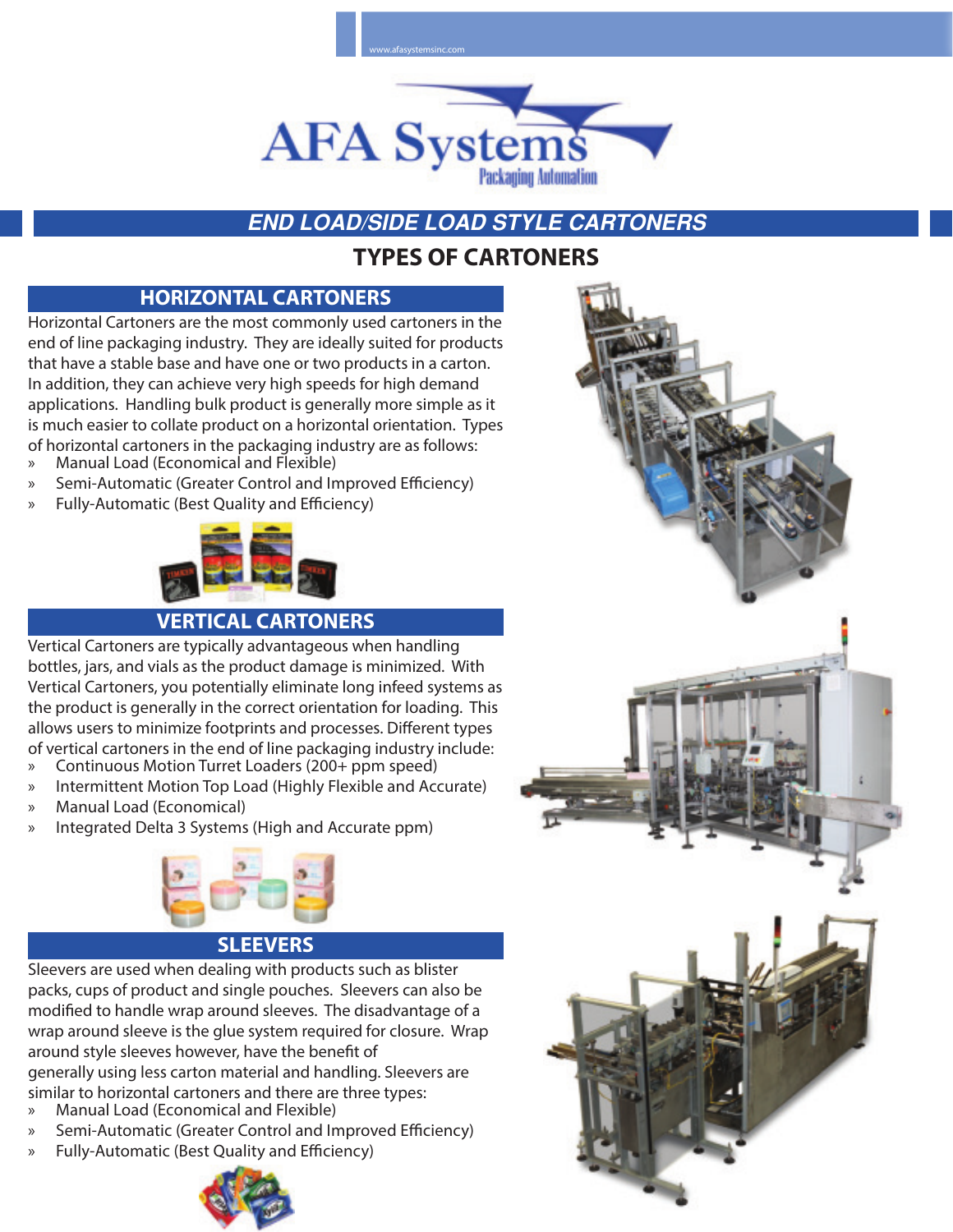

#### **END LOAD/SIDE LOAD STYLE CARTONERS**

### **KEY FEATURES**

#### **CHANGEOVER** SPEED

Product and Carton changeover is a key feature when trying to improve production and efficiency. Generally, there are three types of changeover: manual, semi-automatic and fully automatic.

|                    | <b>Time (Minutes)</b> |
|--------------------|-----------------------|
| 1. Manual          | 40-50                 |
| 2. Semi-Automatic  | 20-30                 |
| 3. Fully-Automatic | $2 - 10$              |



#### **MAGAZINE**

Magazines are used to hold carton blanks. Three styles are generally used including: 8 foot extended magazines, 4 foot extended magazines and 19 inch magazines.

|                                  | <b>No. Cartons</b> |
|----------------------------------|--------------------|
| 1. Extended Magazine (8 feet)    | 1500               |
| 2. Extended Magazine (4 feet)    | 750                |
| 3. Standard Magazine (19 inches) | 300                |



#### **CONTROL SYSTEM INFEED TYPE**

Choosing the correct PLC is imperative to ensuring how much flexibility and control you require on your packaging system.

|                                   | #Servos        | <b>Flexibility</b> |
|-----------------------------------|----------------|--------------------|
| <b>AB Control</b><br>Logix        | Greater than 8 | High               |
| <b>AB Compact</b><br><b>Logix</b> | Less than 8    | High               |
| <b>AB Micro</b><br>Logix          | No Servos      | Low                |

Knowing the correct speed is imperative to ensure that you will be using the correct feeder and infeed loading system. Generally, there are two types of feeders: reciprocating and

| rotary.                    |                    |      |  |  |  |  |  |  |  |  |
|----------------------------|--------------------|------|--|--|--|--|--|--|--|--|
|                            | <b>Speed (CPM)</b> | Cost |  |  |  |  |  |  |  |  |
| 1. Rotary Feeder           | 10-500             | High |  |  |  |  |  |  |  |  |
| 2. Reciprocating<br>Feeder | $10 - 60$          | l ow |  |  |  |  |  |  |  |  |





**1. Manual 2. Semi-Automatic 3. Fully-Automatic 1. Rotary Feeder 2. Reciprocating Feeder**

#### **TYPE OF CLOSURE**

Numerous closure types are available on cartoners. Cartoners can handle the following closures: standard reverse tuck, airplane tuck, glue style, gable top, hanger tab, and sleeve style.

|                                 | Glue System (Y/N) | Cost   |  |  |  |  |  |  |
|---------------------------------|-------------------|--------|--|--|--|--|--|--|
| <b>1. Standard Reverse Tuck</b> | Y/N               | Low    |  |  |  |  |  |  |
| 2. Airplane Tuck                | Y/N               | Medium |  |  |  |  |  |  |
| 3. Glue Style                   | Υ                 | Medium |  |  |  |  |  |  |
| 4. Gable Top                    | Υ                 | Medium |  |  |  |  |  |  |
| 5. Hanger Tab                   | Υ                 | Medium |  |  |  |  |  |  |
| <b>6. Sleeve Style</b>          | N                 | Low    |  |  |  |  |  |  |
|                                 |                   |        |  |  |  |  |  |  |

# **1 2 3 4 5 6**

Generally, there are three types of infeeds: fully-automatic, semi-automatic, and manual.

|                                   | <b>Speed (CPM)</b> | <b>Operators</b> |
|-----------------------------------|--------------------|------------------|
| <b>Fully-</b><br><b>Automatic</b> | 10-500             | >1               |
| Semi-<br><b>Automatic</b>         | $10 - 100$         | >1               |
| <b>Manual</b>                     | $10 - 80$          | >1               |